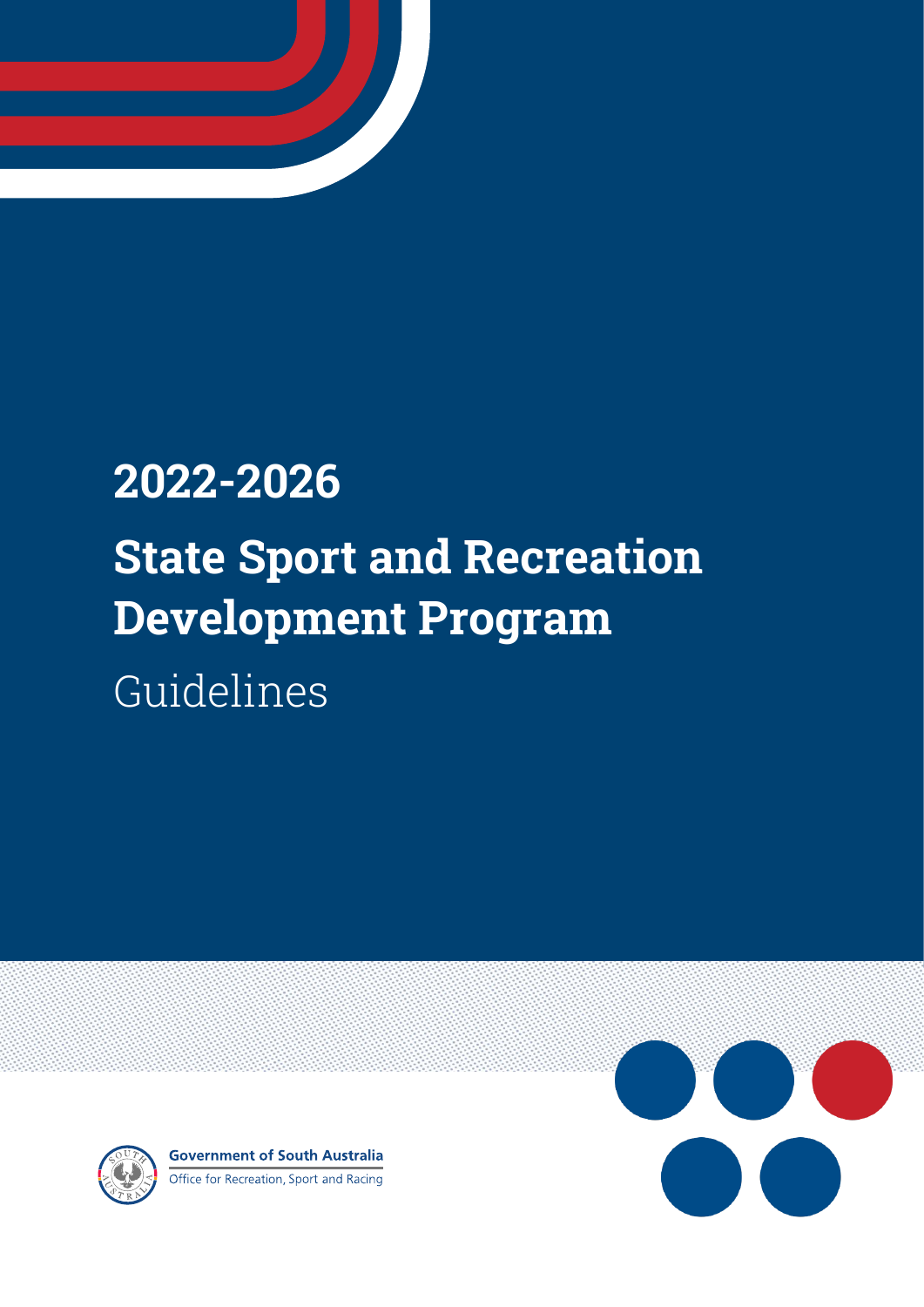

# <span id="page-1-0"></span>Minister's message

I am delighted to open the 2022-2026 State Sport and Recreation Development Program and invite eligible organisations to apply for funding.

The Government of South Australia and the Office for Recreation, Sport and Racing recognises and values the important role that a strong and independent sport and recreation industry plays in creating active communities and improving the lives of South Australians.

Through the State Sport and Recreation Development Program, the State Government provides important financial support for the leadership, policy development and services provided by South Australian State Sport and Recreation Organisations, Industry Support Organisations and National Sport Organisations operating under a one management or unitary structure.

The State Sport and Recreation Development Program contributes to the Office for Recreation, Sport and Racing's Strategic Plan 2021-25 vision:

- Active State Ensure lifelong movement, play and performance is part of our daily routine.
- Connected Communities Bring people together to build strong, healthy, safe and more resilient communities.
- Inspire Performance Empower people to achieve their sporting dreams.

For 2022-2026, approximately \$11 Million is available through the State Sport and Recreation Development Program.

Applications close midday on Friday 17 June 2022.



Hon Katrine Hildyard MP

Minister for Recreation, Sport and Racing

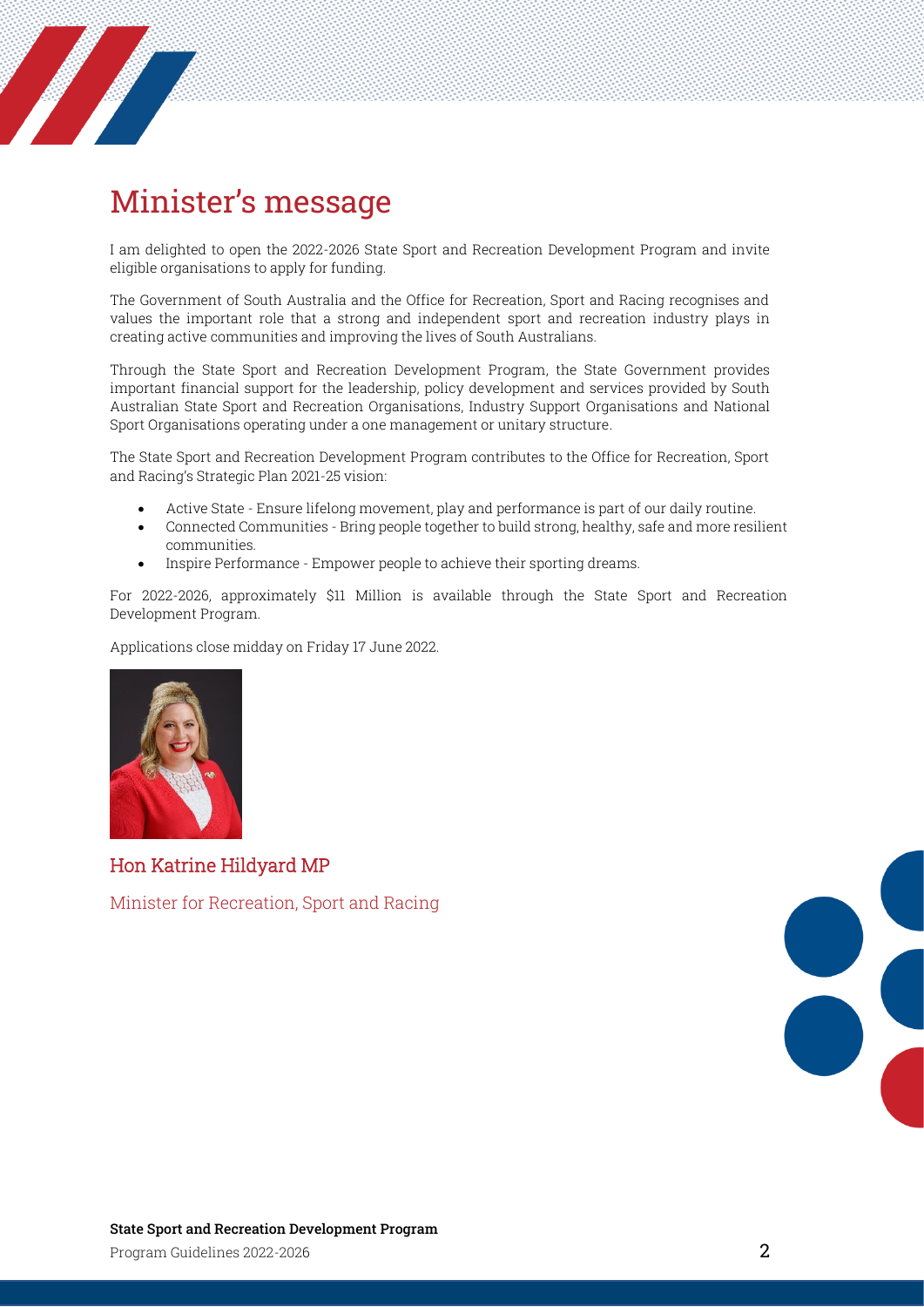# **Table of Contents**

a de de la desemblecidad de la desemblecidad de la contradición de la contradición de la contradición de la co<br>En el caso de la contradición de la contradición de la contradición de la contradición de la contradición de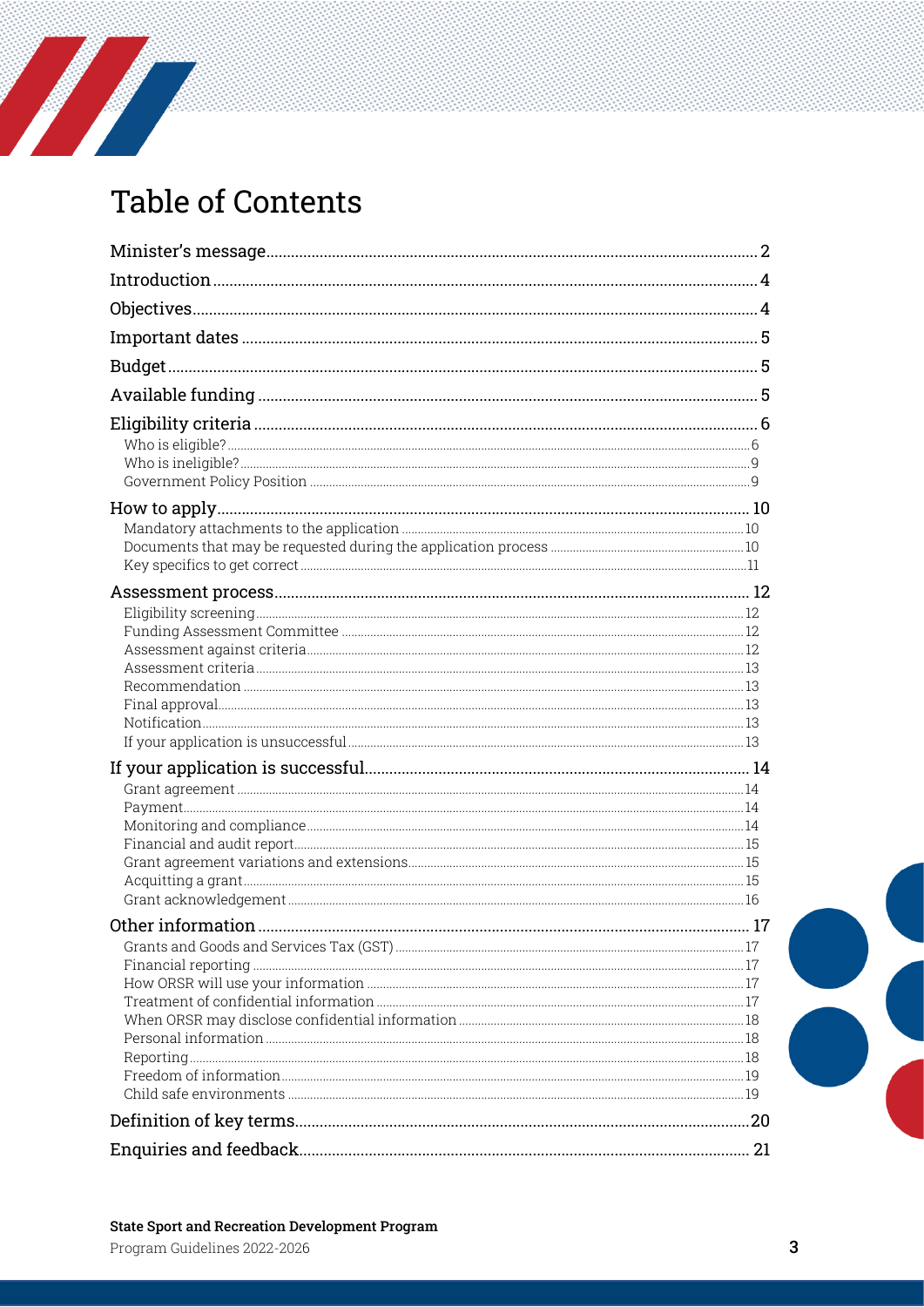# <span id="page-3-0"></span>Introduction

**Service Service Service** 

The South Australian Government's State Sport and Recreation Development Program (SSRDP) is a new grant program that replaces the Sport and Recreation Sustainability Program. SSRDP reflects a rejuvenated focus on state sport and recreation organisations to develop their business priorities and assist with building their capacity.

These guidelines set out the objectives, eligibility criteria and funding requirements for the SSRDP. The Office for Recreation, Sport and Racing (ORSR) is responsible for administering the program.

# <span id="page-3-1"></span>**Objectives**

The objective of SSRDP is to provide financial support to eligible State Sport and Active Recreation Organisations, Industry Support Organisations, and National Sporting Organisations operating under a one management or unitary structure to ensure a sustainable and thriving sector, capable of providing a diversity of physical activity opportunities for South Australians.

ORSR has an ambitious set of goals to get South Australians moving. SSRDP contributes to ORSR meeting its Strategic Goals as outlined in the ORSR Strategic Plan 2021-25. SSRDP will also support the vision of this Plan:

- Active State Ensure lifelong movement, play and performance is part of our daily routine.
- Connected Communities Bring people together to build strong, healthy, safe and more resilient communities.
- Inspire Performance Empower people to achieve their sporting dreams.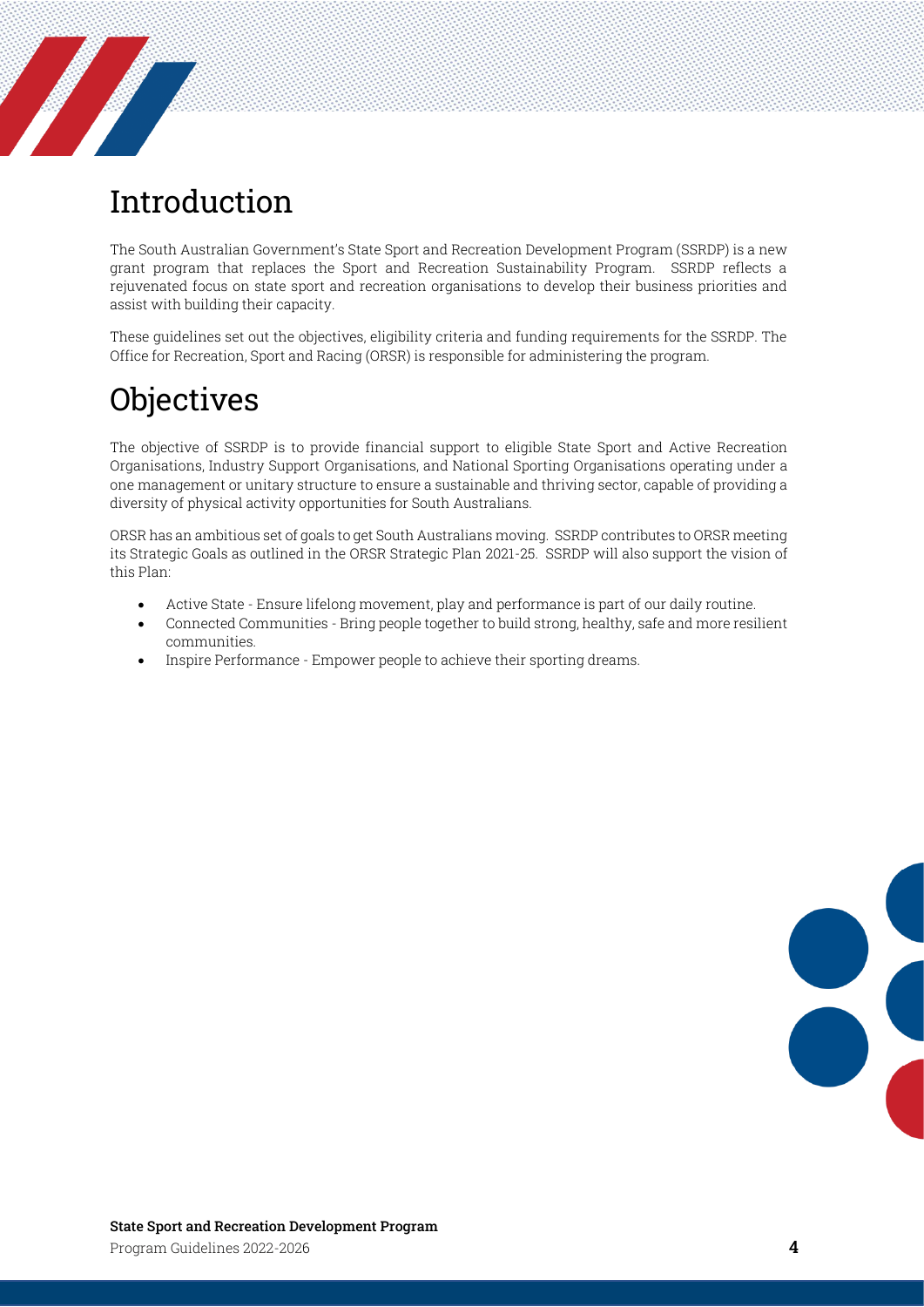

# <span id="page-4-0"></span>Important dates

The following dates apply to this funding round:

| Applications Open     | 3 June 2022                                                                    |
|-----------------------|--------------------------------------------------------------------------------|
| Applications Close    | 17 June 2022 - Applications must be submitted<br>online before 12 pm noon ACST |
| Applications Screened | June 2022                                                                      |
| Assessment            | June 2022                                                                      |
| Applicants Notified   | 8 July 2022                                                                    |
| Agreements Offered    | 8 July 2022                                                                    |

# <span id="page-4-1"></span>Budget

The total budget for SSRDP for the four years (2022-26) is \$11,014,000, made up of a combination of State Government appropriation and the State Government's election commitment to State Sporting Organisations.

On a financial year basis, the budget is broken down as follows:

- 2022-23 \$2,700,000
- 2023-24 \$2,735,000\*
- 2024-25 \$2,771,000\*
- 2025-26 \$2,808,000\*

\*The increase in program budget for 2023-2026 relates to annual indexation.

# <span id="page-4-2"></span>Available funding

The minimum amount that an applicant will be allocated under the SSRDP is \$7,500 per annum and capped at \$100,000 per annum. Annual indexation will apply to these figures, reflecting the indexed component of the funding source. The SSRDP will be notionally allocated for up to four years.

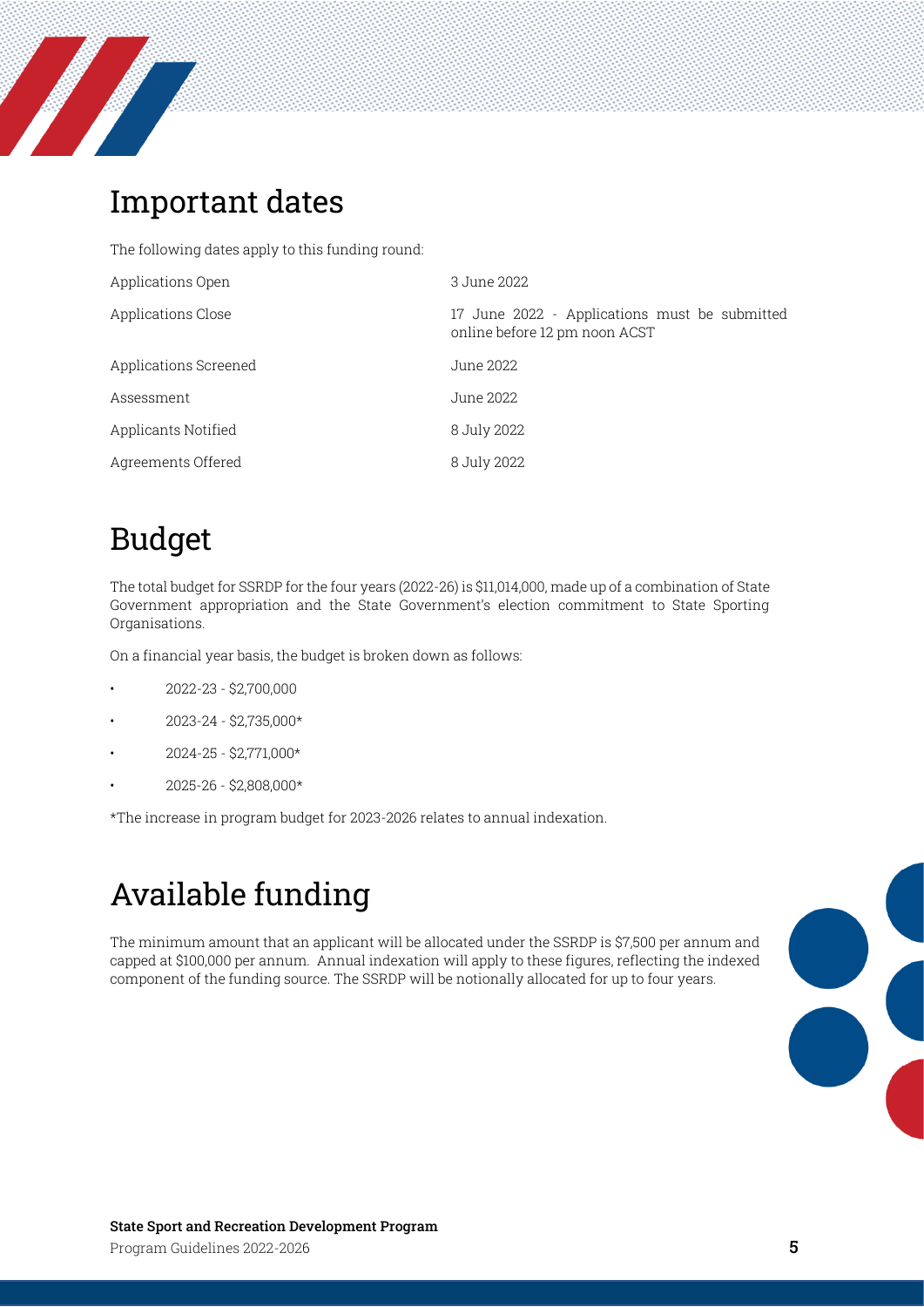

# <span id="page-5-0"></span>Eligibility criteria

### <span id="page-5-1"></span>Who is eligible?

To be eligible for SSRDP funding, applicants must meet the requirements of one of the following organisation classifications:

- State Sporting Organisation
- State Active Recreation Organisation
- Industry Support Organisation
- National Sporting Organisation operating under a one management or unitary structure.

#### State Sporting Organisation

To be eligible for SSRDP funding as a State Sporting Organisation, applicants must:

- Be a not-for-profit organisation;
- Be incorporated under the *Associations Incorporation Act 1985* (SA) or a company limited by guarantee for a minimum of three years;
- Produce compliant financial statements and/or annual reports for the past three years;
- Have a current three-year (or longer) strategic plan;
- Have lodged a child safe environment compliance statement with the Department of Human Service (DHS), provides leadership to their affiliated organisations and actively promotes their obligations under the Children and Young People (Safety) Act 2017 and Child Safety (Prohibited Persons) Act 2016 (or similar);

and

- Be affiliated with a national organisation accepted by Sport Australia as the National peak organisation for the relevant sport or activity and listed on the Sport Australia website [https://www.sportaus.gov.au/australian\\_sports\\_directory;](https://www.sportaus.gov.au/australian_sports_directory)
- Be the controlling body for the sport in South Australia, with a base in South Australia, and complete control of organisational strategy and finances for South Australia;
- Have active branches or affiliated Clubs or Associations in at least four planning regions of South Australia (organisations with limited capacity with respect to facility access will be exempt from this criteria);
- Conduct annual, regional and/or State championships in open and/or age groups, as deemed appropriate for the sport;
- Have an operable and current anti-doping policy compliant with the World Anti-Doping Code and approved by Sport Integrity Australia;
- Have implemented or adopted a match fixing policy that is consistent with that of their national body and South Australian legislation.

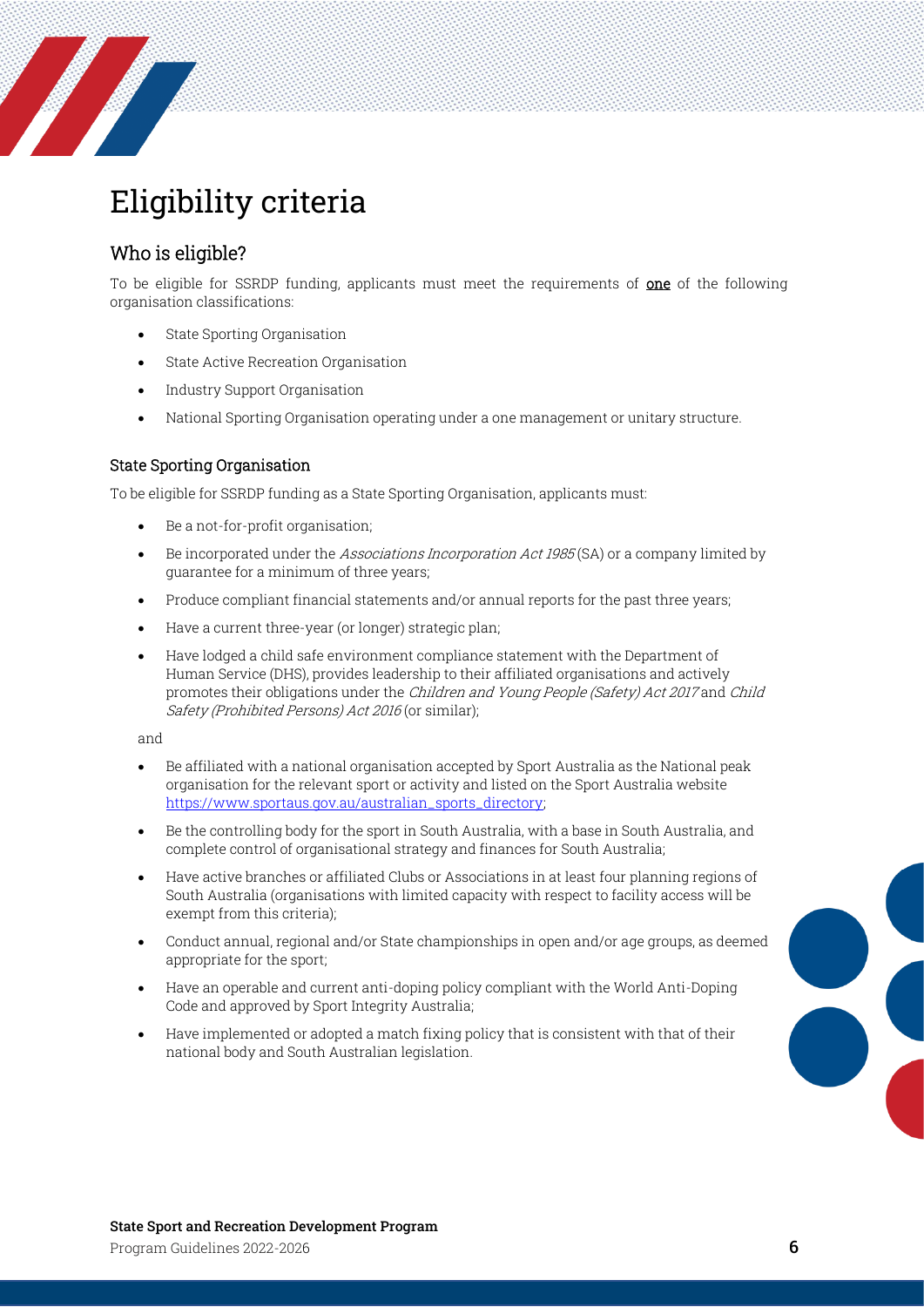

#### State Active Recreation Organisation

To be eligible for SSRDP funding as a State Active Recreation Organisation, applicants must:

- Be a not-for-profit organisation;
- Be incorporated under the Associations Incorporation Act 1985 (SA) or a company limited by guarantee for a minimum of three years;
- Produce compliant financial statements and/or annual reports for the past three years;
- Have a current three-year (or longer) strategic plan;
- Have lodged a child safe environment compliance statement with the Department of Human Service (DHS), provides leadership to their affiliated organisations and actively promotes their obligations under the Children and Young People (Safety) Act 2017 and Child Safety (Prohibited Persons) Act 2016 (or similar);

and

- Be the pre-eminent body for the activity in South Australia, with a base in South Australia, and significant control of organisational strategy and finances for South Australia;
- Demonstrate that the activity involves active recreation Those engaged in for the purpose of relaxation, health and wellbeing or enjoyment with the primary activity requiring physical exertion, and the primary focus on human activity.
- Demonstrate that the organisation's constitution 'aims' and 'objectives' support the delivery of active recreation as its main function;
- Show a level of membership to demonstrate it functions as the peak organisation for the representation of the active recreation activity in South Australia.

#### Industry Support Organisation

To be eligible for SSRDP funding as an Industry Support Organisation, applicants must:

- Be a not-for-profit organisation;
- Be incorporated under the Associations Incorporation Act 1985 (SA) or a company limited by guarantee for a minimum of three years;
- Produce compliant financial statements and/or annual reports for the past three years;
- Have a current three-year (or longer) strategic plan;
- Have lodged a child safe environment compliance statement with the Department of Human Service (DHS), provides leadership to their affiliated organisations and actively promotes their obligations under the Children and Young People (Safety) Act 2017 and Child Safety (Prohibited Persons) Act 2016 (or similar);

and

- Demonstrate that the primary role is to support the industry through training, the provision of information and development, for organisations and individuals;
- Be the pre-eminent organisation for taking responsibility for supporting the segment or group in South Australia;
- Be accountable at the state level for providing its members with technically and ethically sound programs, policies and services.



#### State Sport and Recreation Development Program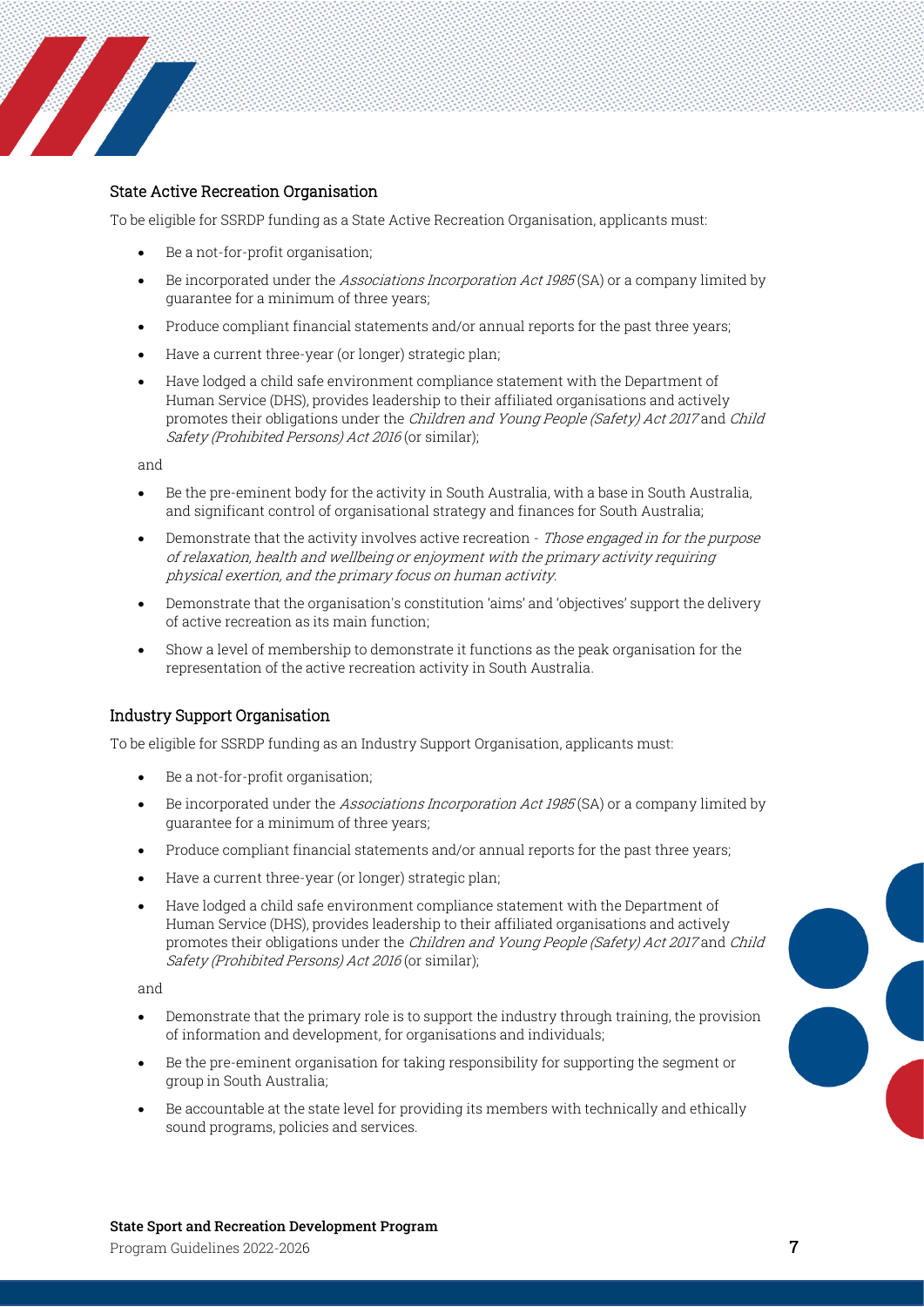

#### National Sporting Organisation operating under a one management or unitary structure

To be eligible for SSRDP funding as a National Sporting Organisation operating under a one management or unitary structure, applicants must:

- Be a not-for-profit organisation;
- Be incorporated under the Associations Incorporation Act 1985(SA) or equivalent interstate legislation or a company limited by guarantee for a minimum of three years;
- Produce compliant financial statements and/or annual reports for the past three years, accompanied by a specific breakdown of the South Australian income and expenditure.
- Have a current three-year (or longer) strategic plan;
- Have lodged a child safe environment compliance statement with the Department of Human Service (DHS), provides leadership to their affiliated organisations and actively promotes their obligations under the Children and Young People (Safety) Act 2017 and Child Safety (Prohibited Persons) Act 2016 (or similar);

and

- Be recognised as a national sporting organisation accepted by Sport Australia as the National peak organisation for the relevant sport or activity and listed on the Sport Australia websit[e https://www.sportaus.gov.au/australian\\_sports\\_directory;](https://www.sportaus.gov.au/australian_sports_directory)
- Be the controlling body for the sport in South Australia, with a base in South Australia;
- Have active branches or affiliated Clubs or Associations in at least four planning regions of South Australia (organisations with limited capacity with respect to facility access will be exempt from this criteria);
- Conduct annual, regional and/or State championships in open and/or age groups, as deemed appropriate for the sport;
- Have an operable and current anti-doping policy and match fixing policy as adopted through the National Integrity Framework or approved by Sport Integrity Australia.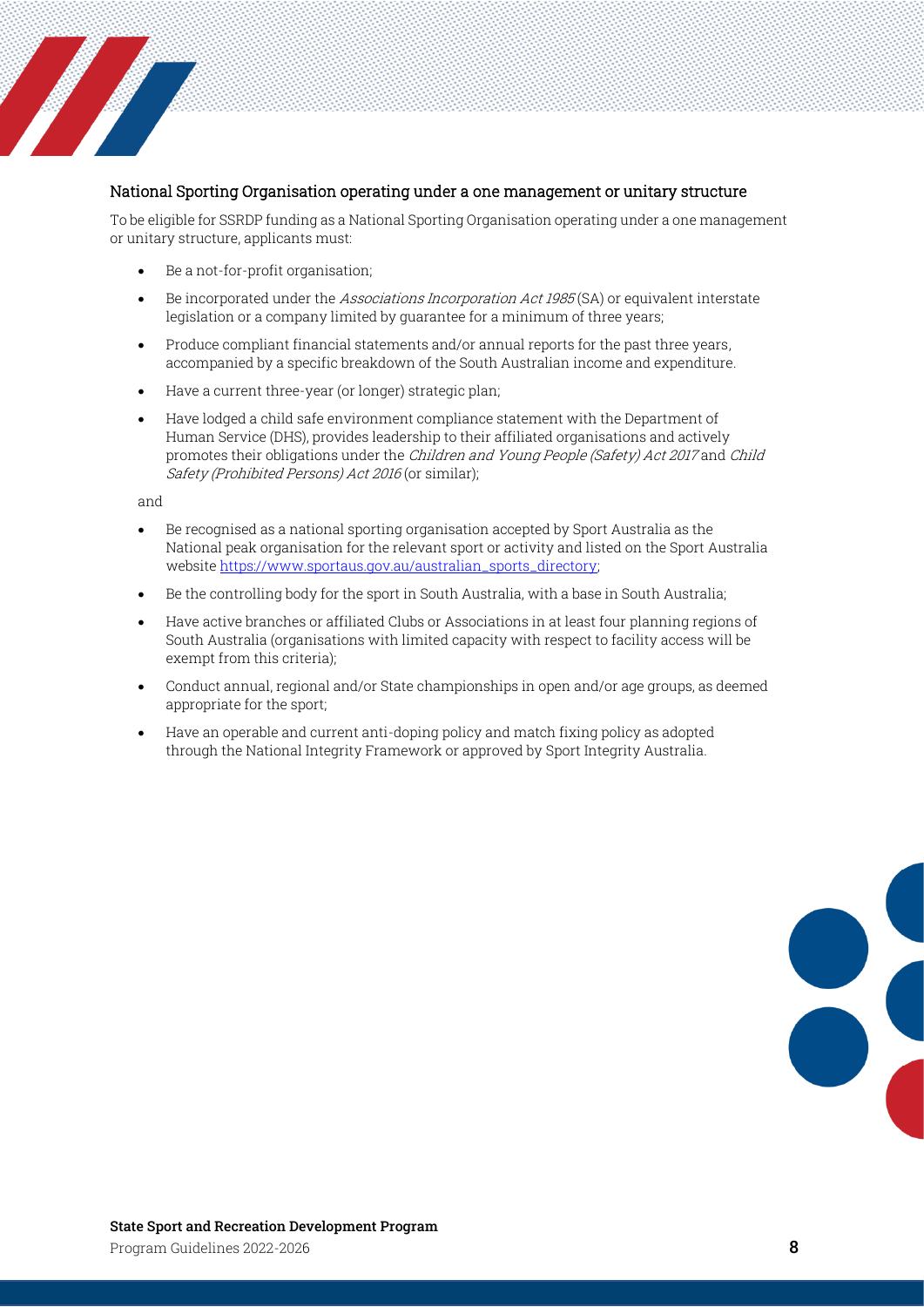### <span id="page-8-0"></span>Who is ineligible?

**Service Service Service** 

The following organisations will be considered ineligible for SSRDP funding:

• Organisations with a three-year average annual financial turnover greater than \$10 million (minus government grants). Note that the annual financial turnover of National Sporting Organisations operating under a one management or unitary structure will be based on the annual financial turnover of the South Australian branch;

Annual financial turnover is the total ordinary income that your organisation derives in the income year in the course of running the business.

- State Sporting Organisations, State Active Recreation Organisations, and Industry Support Organisations that have been operating for less than three years;
- For profit, private organisations;
- An organisation that has overdue ORSR grant acquittals as at the application closing date of the program. However, applications may be considered by the ORSR if these overdue acquittals have been submitted prior to the date when the final grant recommendations are forwarded to the Minister for approval.

#### <span id="page-8-1"></span>Government Policy Position

- Organisations that have a minimum of 40% women on their governing board will be offered a notional four-year agreement subject to maintaining the minimum of 40% women board members for the life of the agreement. Should an organisation's board composition change and they no longer meet this requirement the funding agreement will be suspended or terminated.
- Any organisations that do not meet the minimum 40% of women requirement in year one (2022- 23) will be required to provide ORSR with a plan to address the board composition and will be offered a one-year agreement only. Further funding will only be considered once the organisation meets the board composition requirement. ORSR will provide advice and guidance on meeting the minimum.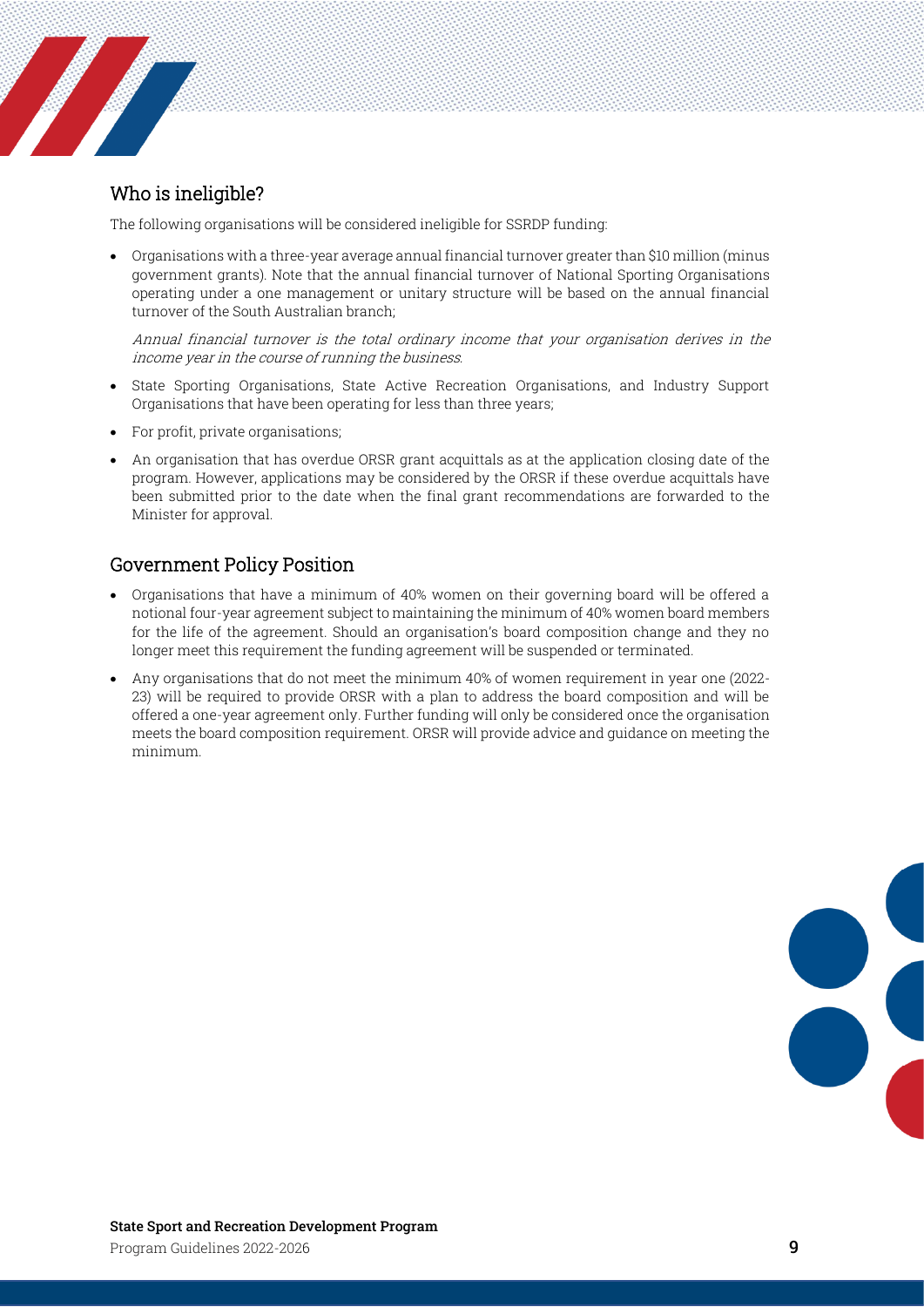<span id="page-9-0"></span>

**The Company of the Company of the Company of the Company of the Company of the Company of The Company of The Company of The Company of The Company of The Company of The Company of The Company of The Company of The Company** 

Carefully read these guidelines to determine whether your organisation meets the eligibility criteria.

The following steps briefly describe the process to submit an application.

- Register for the online application process [\(SmartyGrants\)](https://orsr.smartygrants.com.au/applicant/login) available through the ORSR website, or log in to an existing account – [\(https://orsr.smartygrants.com.au/applicant/login\)](https://orsr.smartygrants.com.au/applicant/login).
- Complete the online application in full and submit prior to the closing time of the program. Any late or incomplete applications may not be assessed.
- Faxed, emailed or physical submissions are no longer accepted.

If you find an error in your application after submitting it, you should notify ORSR immediately via email: [ORSR.Grants@sa.gov.au,](mailto:ORSR.Grants@sa.gov.au) who will reopen your application to amend and resubmit.

ORSR may not be able to accept additional information or requests to change your submission after the closing date.

If you need further guidance in the application process, are unable to submit the SmartyGrants application or wish to withdraw a submitted application, you can contact ORSR via email: [ORSR.Grants@sa.gov.au.](mailto:ORSR.Grants@sa.gov.au)

#### <span id="page-9-1"></span>Mandatory attachments to the application

The following documents are required for an application to be considered for assessment:

- $\Box$  The applicant's last three certified (signed by the club Treasurer) or audited Statement of Financial Performance (Income and Expenditure Statement) and Statement of Financial Position (Balance Sheet). Three set of documents each covering a period of 12 months.
- $\Box$  A copy of the applicant's constitution.
- $\Box$  A copy of the applicant's current three-year (or longer) strategic plan.
- $\Box$  A copy of the applicant's policies on anti-doping and match fixing (State Sporting Organisations and National Sporting Organisations only).

#### <span id="page-9-2"></span>Documents that may be requested during the application process

The following documents may be required for an application to be considered for assessment:

- $\Box$  Evidence of affiliation with a national organisation accepted by Sport Australia as the National peak organisation for the relevant sport or activity.
- $\Box$  Evidence demonstrating that the applicant has significant control of strategy and finance.
- $\square$  Evidence of lodgement of the applicant's child safe environment compliance statement with the Department of Human Services such as copy of email confirmation.
- $\Box$  A copy of the applicant's Service Level Agreement between National Sporting Organisation and State Sporting Organisation (if a Service Level Agreement has been executed).
- $\Box$  A copy of the applicant's most recent annual report.
- $\square$  Evidence that the applicant has a minimum of 40 percent women board members.
- $\Box$  Any other document requested by the ORSR that can support any claims within an application.

All attachments must be submitted with your SmartyGrants application.

#### State Sport and Recreation Development Program

Program Guidelines 2022-2026 10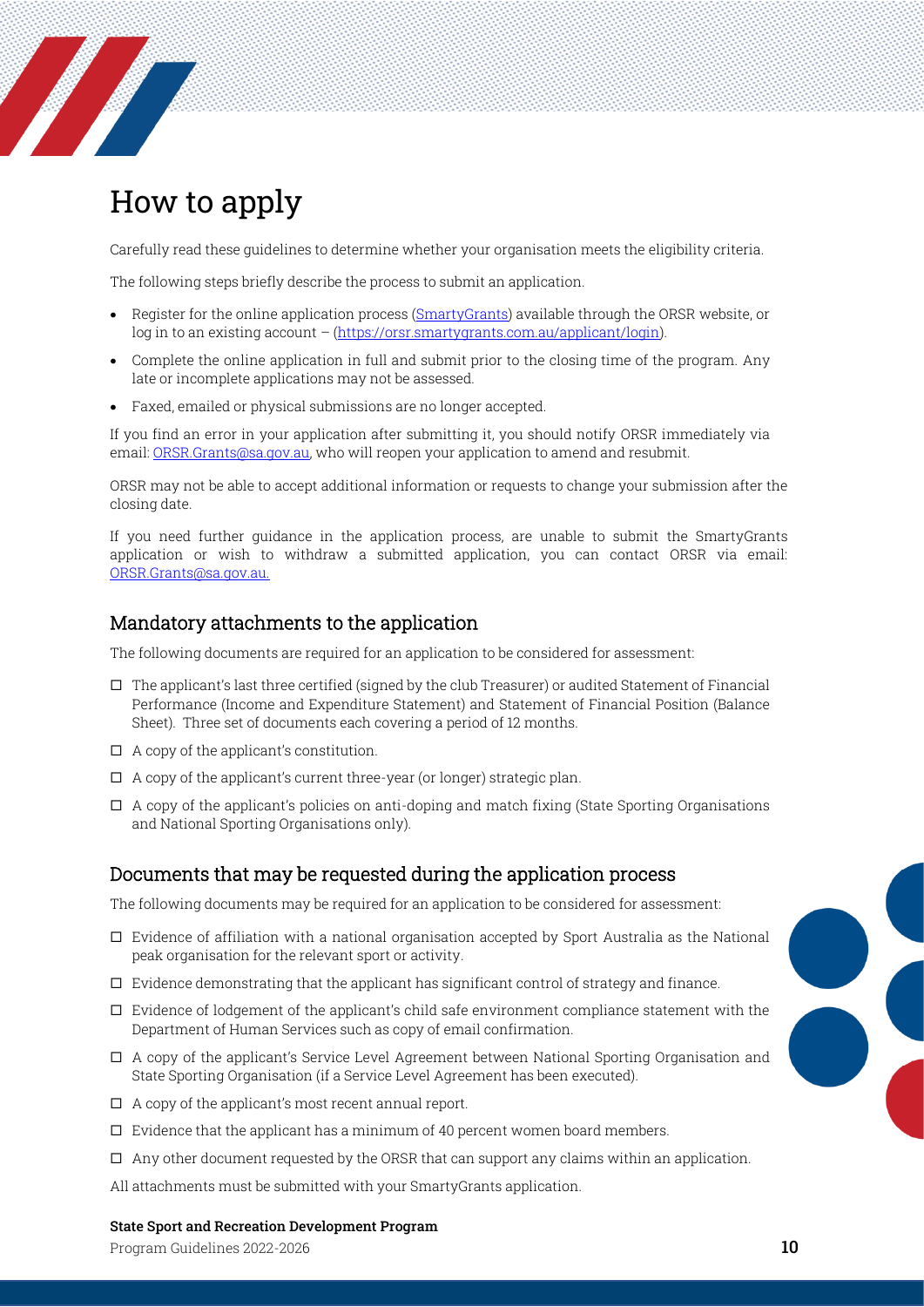

### <span id="page-10-0"></span>Key specifics to get correct

Applicants must ensure the following;

- $\Box$  The applicant's legal name is entered exactly how it appears on the ASIC Register[s website.](https://connectonline.asic.gov.au/RegistrySearch/faces/landing/SearchRegisters.jspx)
- $\Box$  The applicant's Australian Business Number (ABN) is entered correctly and matches the legal name.
- $\Box$  If you do not have an ABN, you will need to submit a completed Australian Taxation Office (ATO) Statement by Supplier Form with your application, otherwise 46.5% of any approved grant may be withheld. Download the Statement by Supplier form from the ATO:

[https://www.ato.gov.au/forms/statement-by-a-supplier-not-quoting-an-abn/.](https://www.ato.gov.au/forms/statement-by-a-supplier-not-quoting-an-abn/)

- $\square$  Check that all the questions have been answered and all essential documentation is attached.
- $\square$  Press submit once you have completed the application. Amendments can be made prior to the closing date upon request.

Ensure you follow the helpful hints on each question within the application form as well as the following tips:

- Keep your responses to the questions clear.
- Additional documents should be directly referenced within the application.
- Accurately label attached files and avoid use of acronyms.
- Collate documents into singular files where possible.

It may not be possible to approve all application requests, therefore funding should not be deemed automatic or anticipated.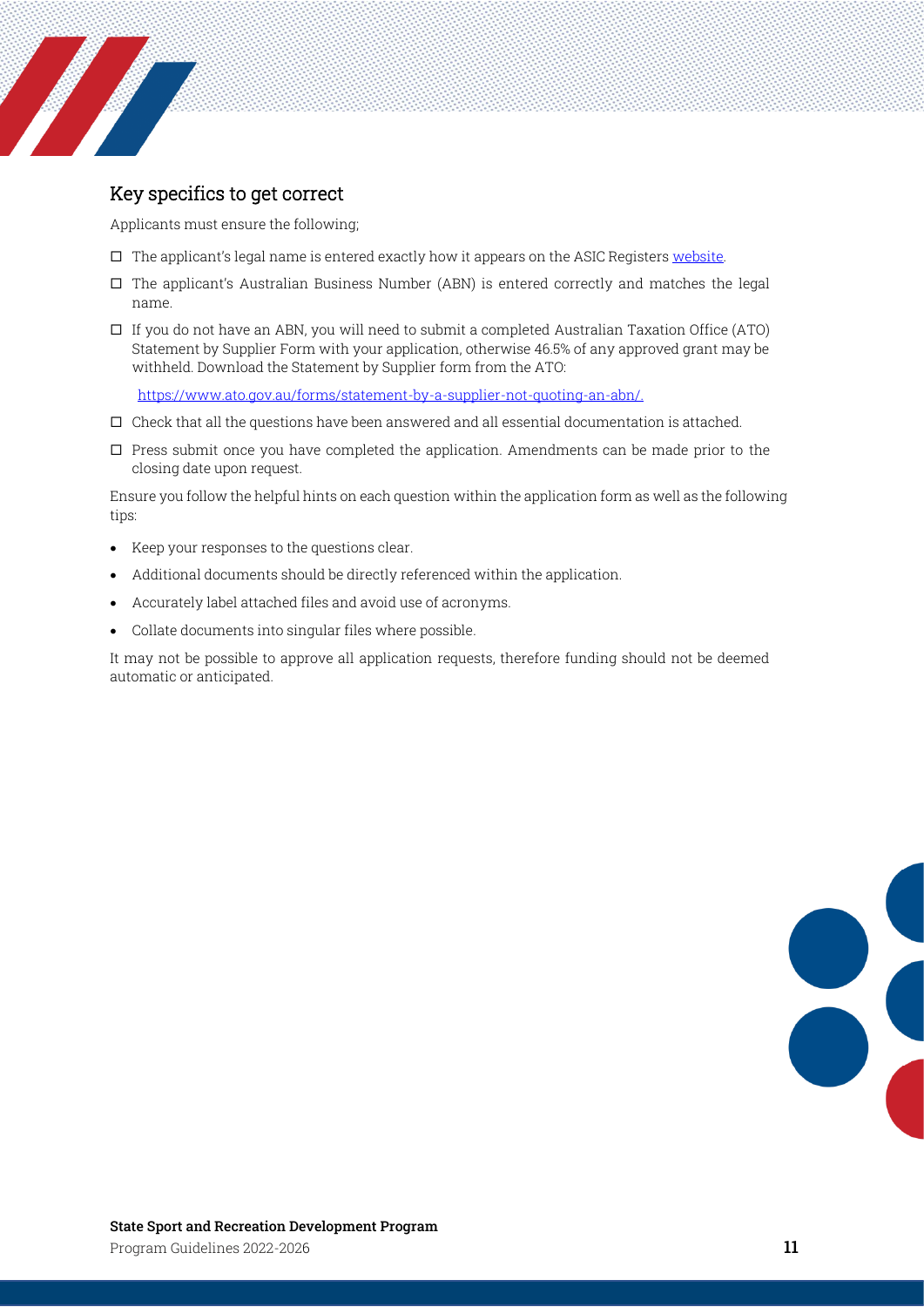<span id="page-11-0"></span>

#### <span id="page-11-1"></span>Eligibility screening

**Service Service Service Service Service** 

ORSR conducts a preliminary assessment of all applications ensuring that:

- The applicant organisation is eligible to apply, and
- The application has been completed in full, and all essential information has been provided (incomplete applications may be deemed ineligible).

If an application fails to pass eligibility screening the applicant will be contacted via email, using the details provided in the application. The online application form will be reopened for the applicant to update and resubmit.

If an application is not resubmitted before the date that is requested by ORSR or the Funding Assessment Committee, ORSR will utilise the latest submitted version for eligibility screening and assessment.

#### <span id="page-11-2"></span>Funding Assessment Committee

The Chief Executive, ORSR appoints the members of the Funding Assessment Committee. The Funding Assessment Committee is comprised of Executive and Leadership positions from across ORSR.

ORSR recognises that conflicts of interest may arise with staff, technical experts, and others assessing the applications and forming recommendations. All employees of the Government of South Australia must comply with:

- The Code of Ethics of the South Australian Public Sector issued under the Public Sector Act 2009 (SA).
- Public Sector (Honesty and Accountability) Regulations 2010 (SA).

The assessment processes within ORSR are additionally governed by the following:

- ORSR Conflict of Interest Policy.
- ORSR Grant Management Policy and Procedures.

#### <span id="page-11-3"></span>Assessment against criteria

The Funding Assessment Committee assess all applications.

Where an application is deemed eligible, the Funding Assessment Committee will assess each application based on the information provided.

The Funding Assessment Committee may request additional information. Applicants should be aware that additional information may be requested after the application lodgement closing date.

Please note, satisfying the assessment criteria alone does not guarantee the receipt of funding.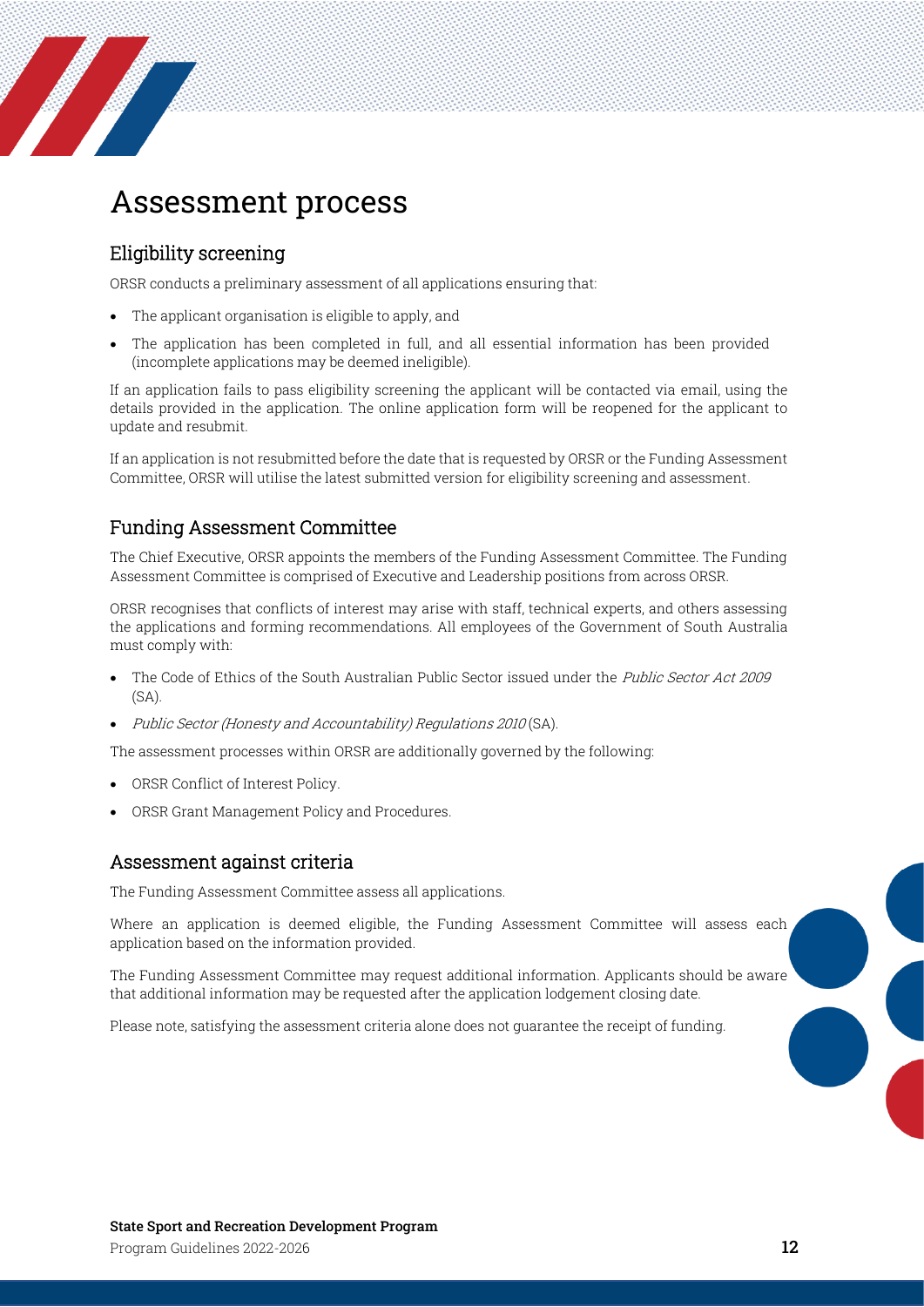### <span id="page-12-0"></span>Assessment criteria

**Sold Strategie Strategie Strategie Strategie Strategie Strategie Strategie Strategie Strategie Strategie Stra** 

Eligible applicants will be assessed based on their previous three-year annual financial turnover (minus Government grants and revenue derived from gambling) and membership.

The assessment will also take into consideration the following factors:

- Applicant's proven capacity to administer and deliver programs/projects;
- Strategic objectives of the Government and ORSR.

#### <span id="page-12-1"></span>Recommendation

The Chief Executive, ORSR will provide funding recommendations to the Minister for Recreation, Sport and Racing for consideration.

#### <span id="page-12-2"></span>Final approval

The Minister for Recreation, Sport and Racing will provide final approval.

#### <span id="page-12-3"></span>**Notification**

All applicants will be notified in writing of the outcome of the grant application.

### <span id="page-12-4"></span>If your application is unsuccessful

All unsuccessful applicants will receive notification through SmartyGrants. Applicants are encouraged to contact ORSR for feedback and advice on their application.

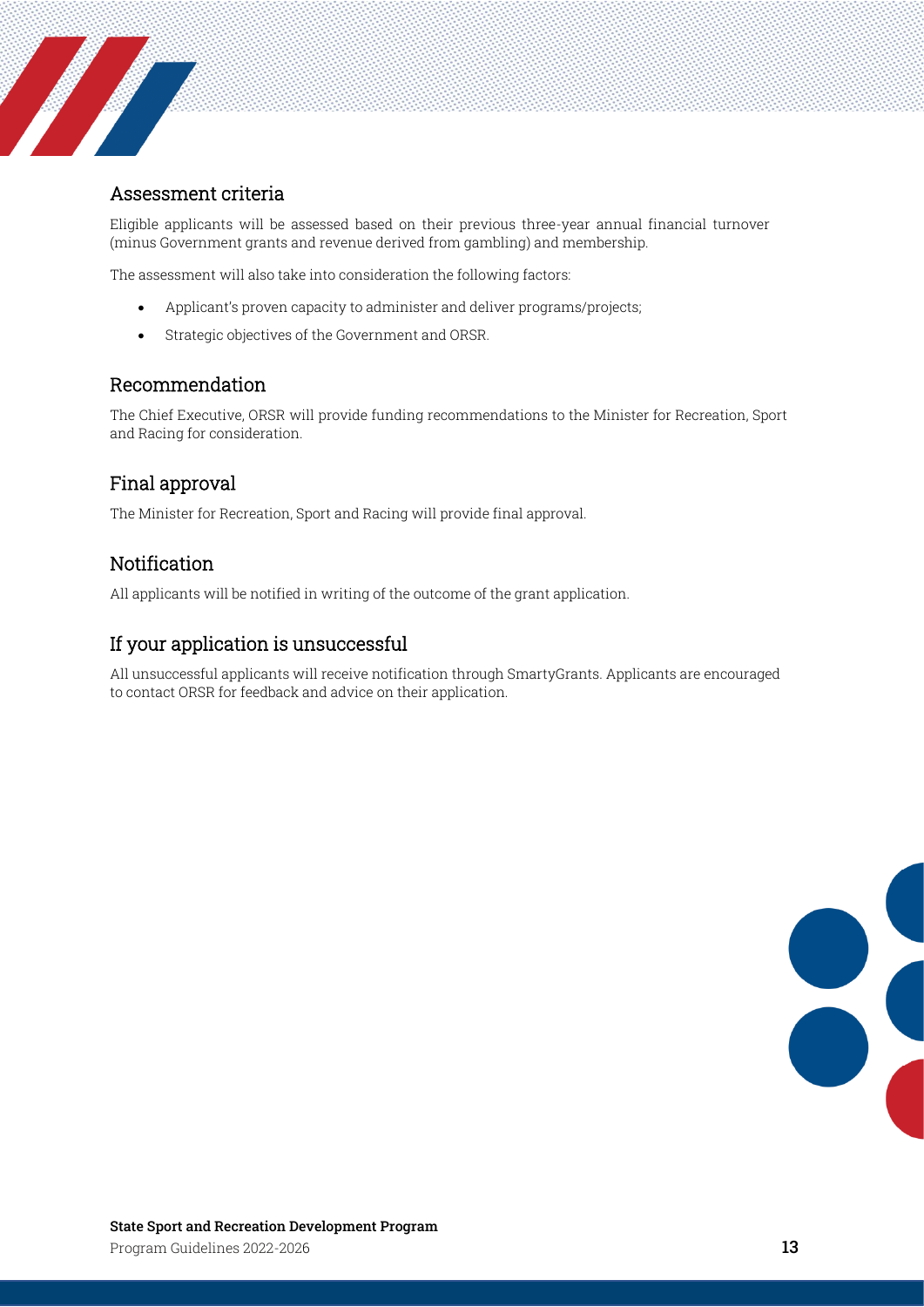# <span id="page-13-0"></span>If your application is successful

#### <span id="page-13-1"></span>Grant agreement

**The Company of the Company of the Company of the Company of the Company of the Company of the Company of the** 

Successful applicants (Grantees) will be sent a Grant Offer detailing the terms and conditions of the funding.

Effective from 1 January 2019, public authorities are required to use standard funding agreements approved by the Crown Solicitors Office. For SSRDP the Not-for-Profit Standard Grant Agreement will be utilised. For more information regarding the Grant Agreements clic[k here.](https://www.treasury.sa.gov.au/Our-services/not-for-profit-sector-funding-and-contracting)

Grantees will have at least 14 days, from the date of a written offer, to execute a funding agreement with ORSR ('execute' means both the applicant and ORSR have signed the agreement). The offer may lapse if both parties do not execute the grant agreement within the specified timeframe.

Approval of grant funding is based on information provided within the application. Any changes to details may be reviewed to consider any potential impacts.

An approval may have specific conditions that have been determined through the assessment process. Any such details will be specified in the Grant Offer.

### <span id="page-13-2"></span>Payment

Payment of grant funding will be made in accordance with the terms and conditions of the Grant Agreement.

Approved grant funding will be transferred electronically into the Australian bank account nominated within the application.

Should a successful applicant become overdue with any obligations, reporting or acquittals, payment may be placed on hold until those are met.

### <span id="page-13-3"></span>Monitoring and compliance

All Grantees will be required to:

- Only use the funding for eligible costs as detailed within the Grant Agreement.
- Comply with the relevant laws in force in South Australia.
- Maintain in effect Public Liability Insurance for a minimum of \$1,000,000 for any one claim for the Funding Period.
- Appropriately acknowledge the Government of South Australia as a funding source.
- Comply with the reporting and acquittal requirements of the Grant Agreement. Failure to comply may result in ORSR grant payments being suppressed and/or the organisation no longer being eligible to receive ORSR funding or being required to return the grant, or part thereof.
- Submit reports, financial reports, and other required documentation in line with the funding agreement. The amount of detail required in reports/documentation will be proportionate to the grant amount.
- Allow ORSR to monitor the grant progress by assessing submitted reports/documentation. In some cases, ORSR may need to re-examine claims, seek further information or request an independent audit of claims and payments.
- Comply with the other terms and conditions in the Grant Agreement.

#### State Sport and Recreation Development Program

Program Guidelines 2022-2026 **14**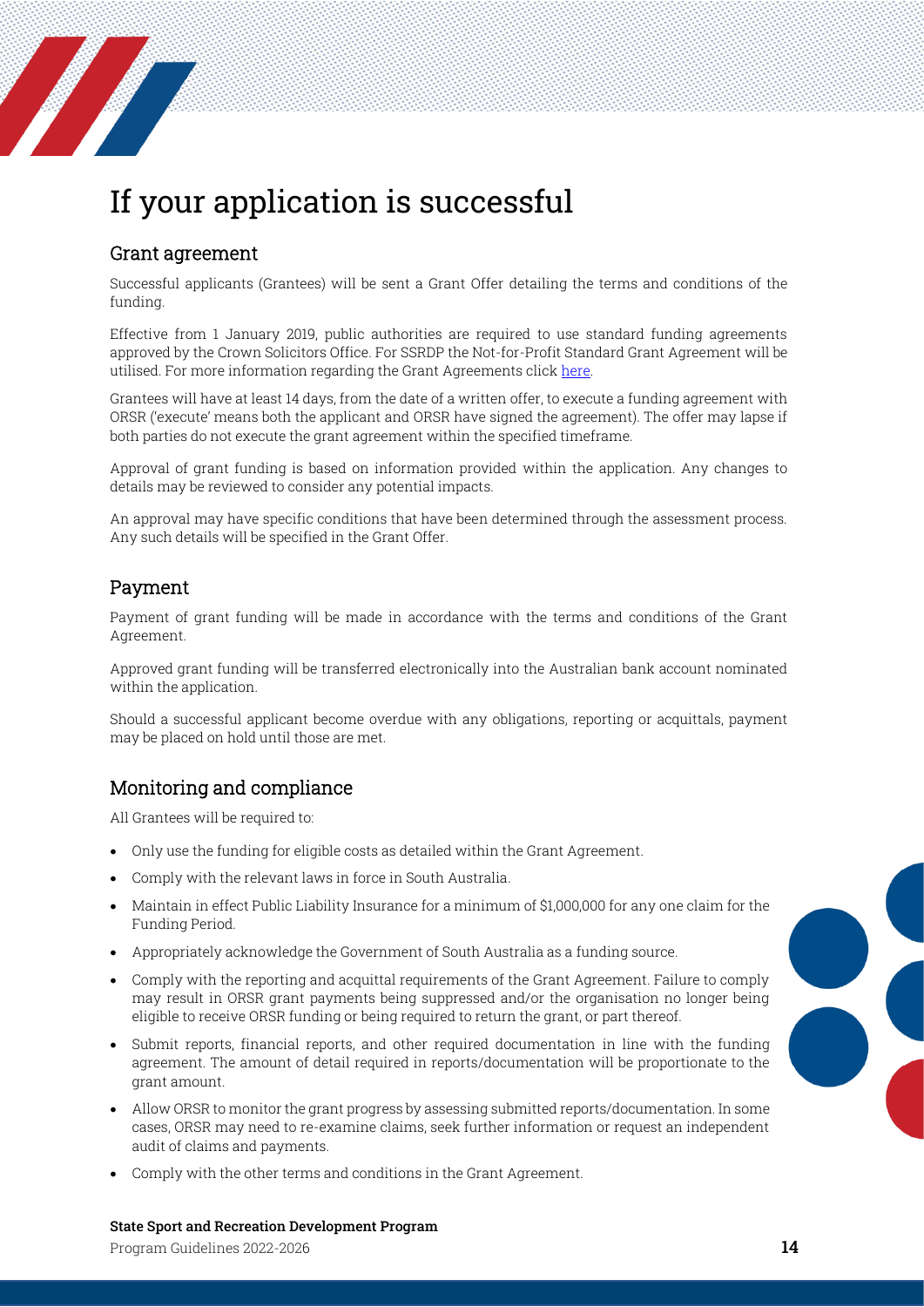• Contact ORSR immediately when becoming aware of a breach of terms and conditions of the Grant Agreement.

#### <span id="page-14-0"></span>Financial and audit report

**The Company of the Company of The Company of The Company of The Company of The Company of The Company of The Company of The Company of The Company of The Company of The Company of The Company of The Company of The Company** 

Where the Grantee is required by law to prepare audited financial statements, or requested by the Government Party, it will need to provide these statements and audit report throughout the term of the Grant Agreement.

#### <span id="page-14-1"></span>Grant agreement variations and extensions

Unexpected events may delay a project's progress. In these circumstances, Grantees can request a project variation to vary the terms of the grant agreement such as the Purpose or Expiry Date. Any request must be submitted through SmartyGrants. Requests may require the following details:

- The reason the variation is being requested and justification for.
- Updated plans, details and other relevant supporting documentation.
- New project timelines and new milestones.

If a variation request is submitted, the following factors will be considered:

- How it affects the project outcome.
- Consistency with the program policy objective.
- Any deviation from original proposal and a subsequent re-assessment against program assessment criteria.
- Timeframe implications.

The program does not allow for an increase to the agreed amount of grant funds as set out in the funding agreement.

#### <span id="page-14-2"></span>Acquitting a grant

Upon expending the grant, Grantees will be required to acquit the grant through SmartyGrants. Grant acquittal requirements will be outlined in the Grant Agreement. These requirements may include:

- Providing a detailed breakdown of goods and services the grant was spent on, including descriptions and amounts.
- Providing details and amounts of the final funding sources for the project.
- Certification that the statements made in the acquittal are true and correct.
- Identify if the grant has achieved any of the program objectives.
- <span id="page-14-3"></span>• Where requested, photographs, videos and details of the completed project.

8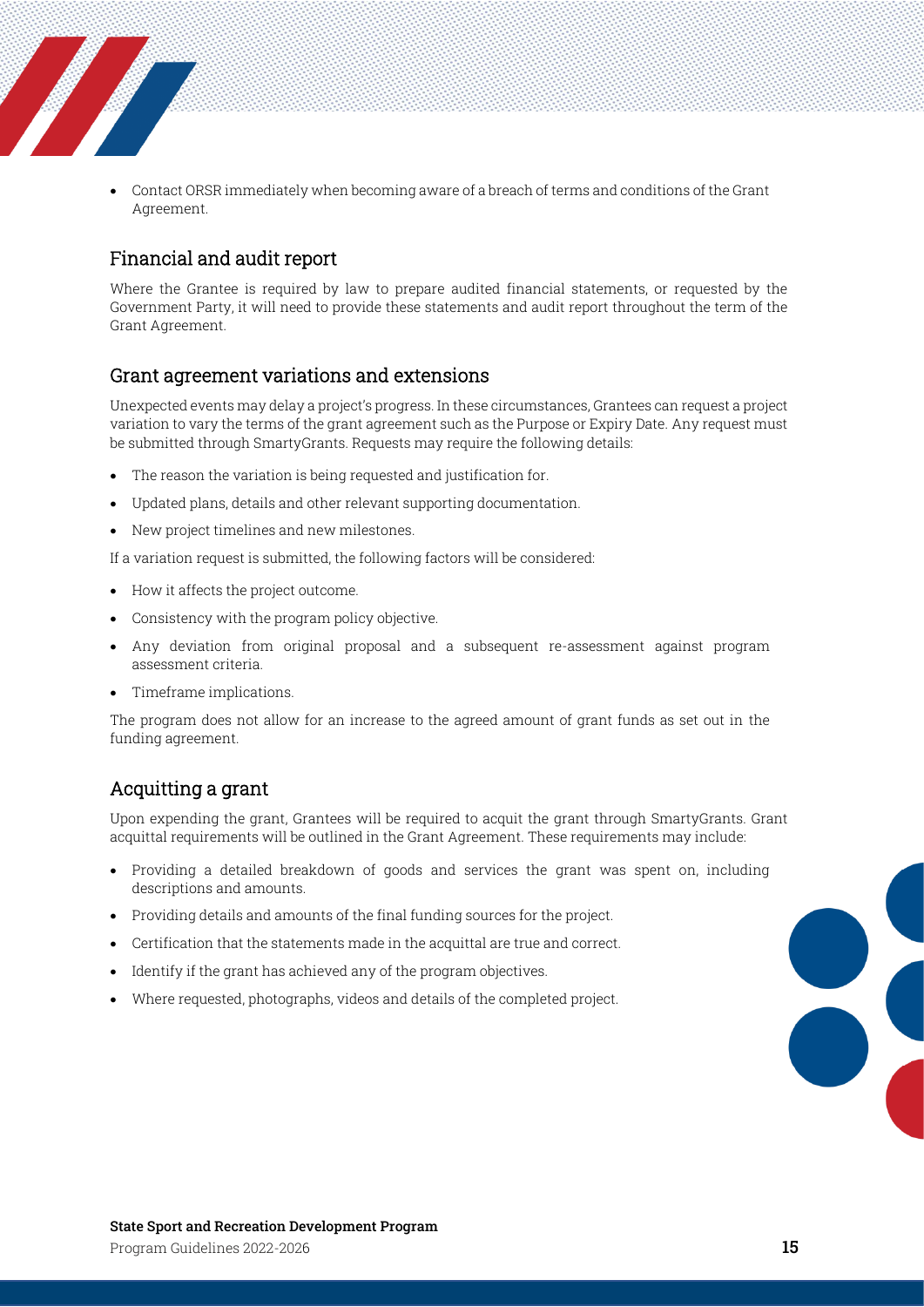### Grant acknowledgement

**Service Service Service** 

Successful applicants may be required to acknowledge the Government of South Australia's support.

Approval through ORSR is required prior to public announcements for the Grant. If the Grantee makes a public statement about the funding, the ORSR require at a minimum the following acknowledgement:

'The organisation received grant funding from the South Australian Government through the Office for Recreation, Sport and Racing.'

Acknowledgement and publicity guidelines may form part of the Grant Agreement and include the requirement that all activities acknowledge the Government of South Australia's support through logo presentation on any activity-related publications, media releases, or promotional material.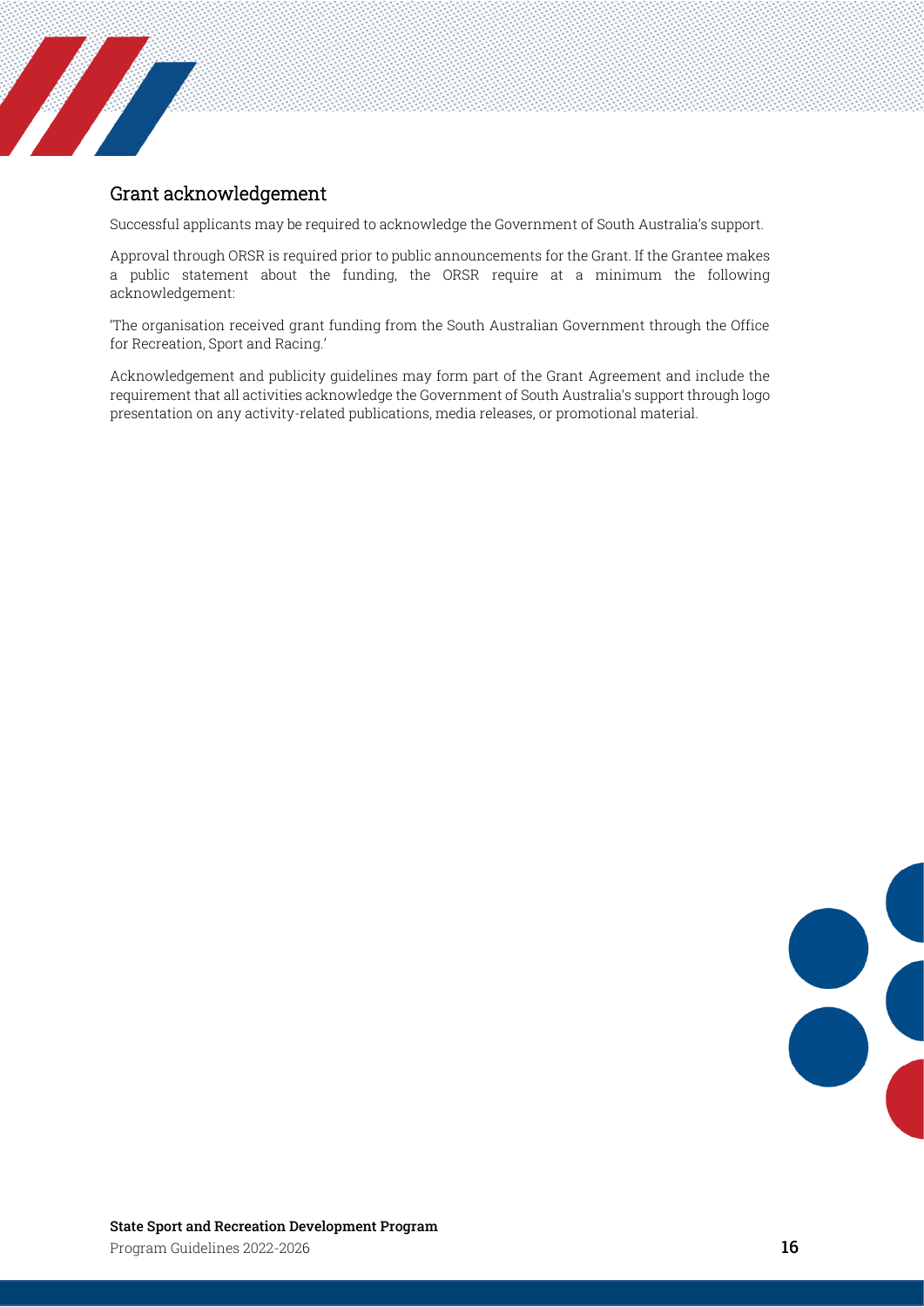

# <span id="page-16-0"></span>Other information

## <span id="page-16-1"></span>Grants and Goods and Services Tax (GST)

It is recommended that applicants seek independent legal and financial advice to determine all taxation obligations before applying.

Please note that if your organisation's annual turnover is greater than \$150,000 (non-profit organisations) then you are required by the Australian Taxation Office to be registered for GST (source[: www.ato.gov.au\)](http://www.ato.gov.au/).

Successful applicants registered for GST will have their Grant grossed up by 10% to offset GST payable on the grant. Organisations not registered for the GST will not have the Grant grossed up. Grantees cannot have the Grant Agreement transferred to another body on the basis of GST registration.

Please note, from 1 July 2017, government entities at the federal, state, territory and local levels report the grants they pay to people or organisations with an Australian Business Number to the Australian Taxation Office.

### <span id="page-16-2"></span>Financial reporting

ORSR requests organisations adopt the National Standard Chart of Accounts for Not-for-Profit Organisations: [https://www.acnc.gov.au/for-charities/manage-your-charity/national-standard](https://www.acnc.gov.au/for-charities/manage-your-charity/national-standard-chart-accounts)[chart-accounts.](https://www.acnc.gov.au/for-charities/manage-your-charity/national-standard-chart-accounts)

### <span id="page-16-3"></span>How ORSR will use your information

ORSR may share your information with other government agencies for relevant purposes such as:

- To improve the administration, monitoring and evaluation of Government programs,
- For research, or
- To announce grant recipients.

### <span id="page-16-4"></span>Treatment of confidential information

ORSR will treat information provided by applicants as sensitive and confidential if it meets one of the four conditions below:

- You clearly identify information as confidential and provide an explanation.
- Information is commercially sensitive.
- Disclosing information would cause unreasonable harm to you or someone else.
- Information is provided with an understanding that it will stay confidential.



8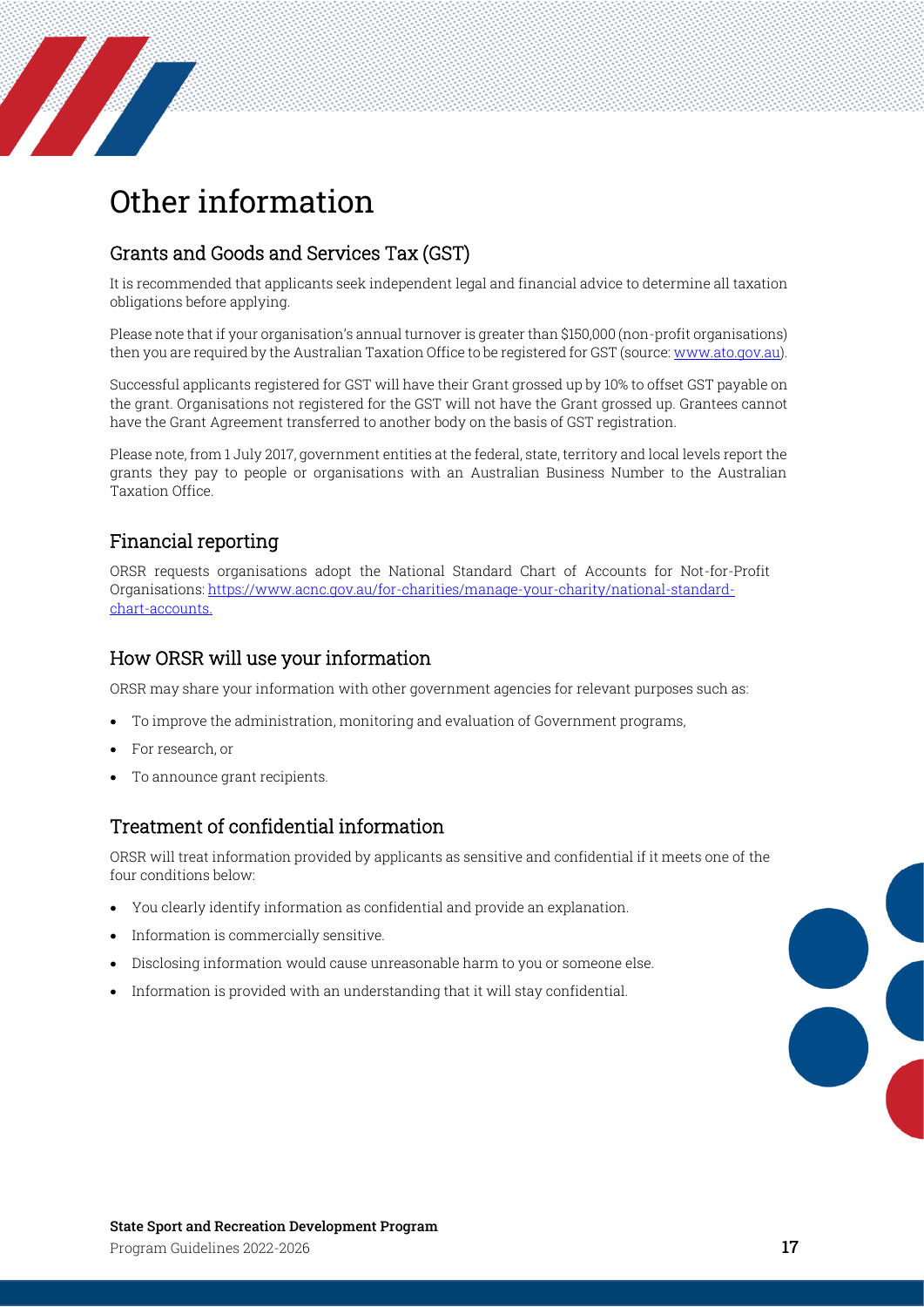

# <span id="page-17-0"></span>When ORSR may disclose confidential information

ORSR may disclose confidential information to the following:

- ORSR Chief Executive, employees and contractors, to help ORSR manage the program effectively,
- The Minister,
- The Auditor-General, Ombudsman or Commissioner for Consumer and Business Services, and
- A House or Committee of Parliament.

ORSR may also disclose confidential information if:

- Required or authorised by law,
- The Grantee agreed to the information being disclosed, or
- Someone other than ORSR has made the confidential information public.

# <span id="page-17-1"></span>Personal information

ORSR must treat your personal information according to the Premier and Cabinet Circular Information Privacy Principles Instructions and the *Privacy Act 1988* (Cwth). This includes informing you:

- What personal information ORSR collects.
- Why ORSR collects your personal information.
- To whom ORSR give your personal information. ORSR may give personal information collected to our employees and contractors, the Assessment Panel, and other Government of South Australia employees and contractors, so ORSR can:
	- Manage the program, and
	- Research, assess, monitor and analyse our programs and activities.

ORSR, or the Minister, may:

- Announce the applications received or successful applicants to the public;
- Publish personal information on ORSR websites;
- Decide how we collect, use, disclose and store your personal information;
- Provide you with information about how you can access and correct your personal information.

# <span id="page-17-2"></span>Reporting

Effective disclosure and reporting of administered grants is essential for public accountability. Reliable and timely information on grants is vital for public and Government confidence in the quality and integrity of grants administration. ORSR may publish grant applications and requests, grant recipients and funding amounts approved on the ORSR website.

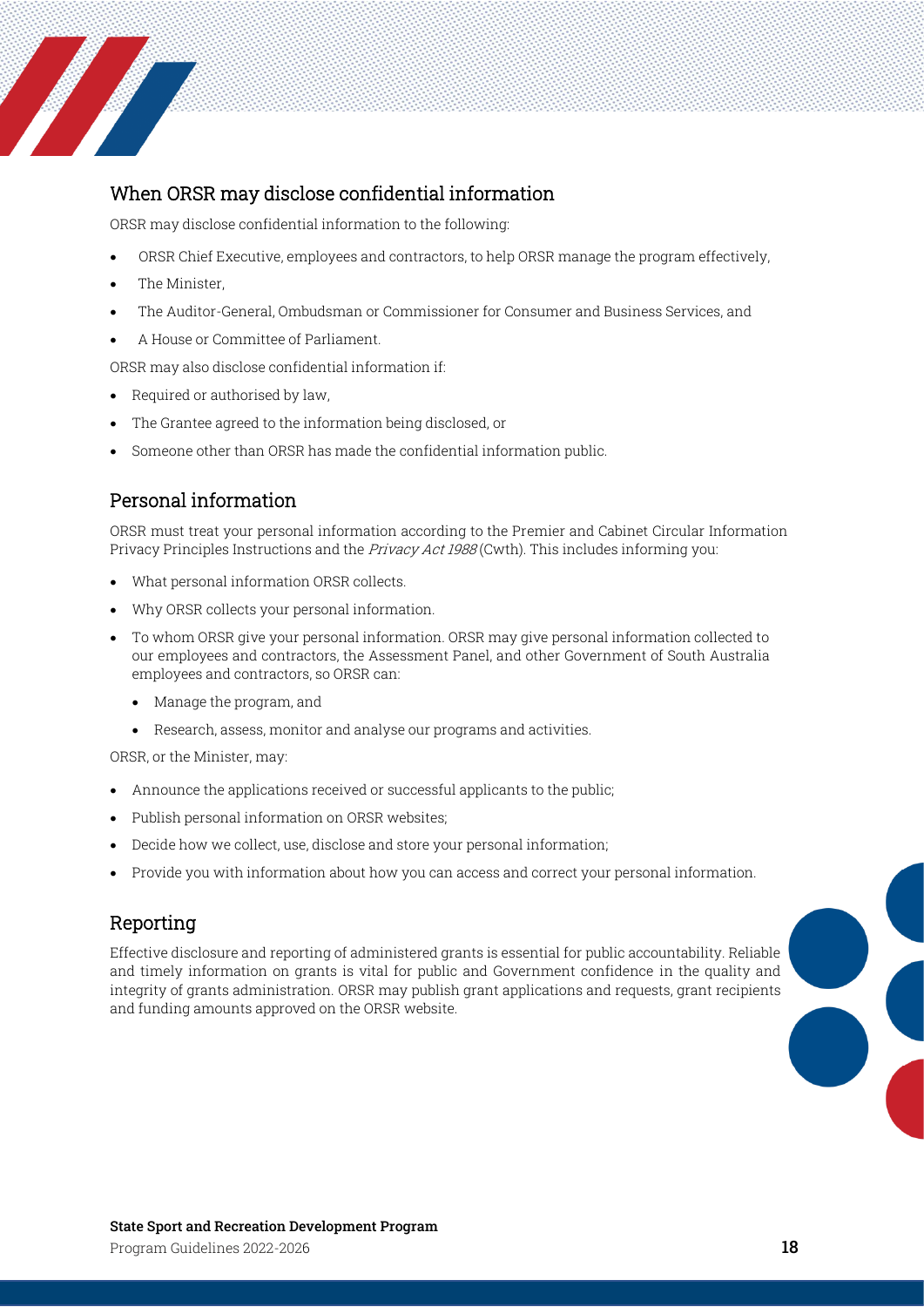### <span id="page-18-0"></span>Freedom of information

**Francisco de la Caracción de la Caracción de la Caracción de la Caracción de la Caracción de la Ca** 

The Freedom of Information Act 1991 (SA) and the Privacy Act 1988 (Cwth) are the main pieces of legislation that provide for access to and amendment of personal information.

Arrangements for managing Freedom of Information (FOI) requests should be discussed with ORSR's FOI Officer. The FOI Act is about openness and access to government-held information and is based on the principle that government information should be accessible by the public because it belongs to the public. Consequently, it is important that recorded information is accurate, up to date, complete, not misleading and relevant to the purpose for which it was collected.

The FOI Officer must be contacted to assist with FOI requests. The circumstances under which an agency may refuse a request for information under FOI laws are limited. Advice on possible exemptions should be sought from the FOI Officer.

### <span id="page-18-1"></span>Child safe environments

Children and young people have a right to be safe and protected at all times, including when accessing services in the community.

Child protection legislation in South Australia requires certain organisations to provide a child-safe environment. All state authorities and persons or bodies who provide a service or undertake an activity that constitutes child-related work under the *Child Safety (Prohibited Persons) Act 2016* must meet these obligations.

To meet the obligations under the *Children and Young People (Safety) Act 2017* and the *Child Safety* (Prohibited Persons) Act 2016, these organisations must have a child safe environments policy in place, meet working with children check obligations and lodge a child safe environments compliance statement.

The statement is lodged with the Department for Human Services: <https://dhs.sa.gov.au/services/community-and-family-services/child-safe-environments>

Lodging a child safe environment compliance statement: [https://dhs.sa.gov.au/services/community](https://dhs.sa.gov.au/services/community-and-family-services/child-safe-environments/lodging-a-child-safe-environments-compliance-statement)[and-family-services/child-safe-environments/lodging-a-child-safe-environments-compliance](https://dhs.sa.gov.au/services/community-and-family-services/child-safe-environments/lodging-a-child-safe-environments-compliance-statement)[statement](https://dhs.sa.gov.au/services/community-and-family-services/child-safe-environments/lodging-a-child-safe-environments-compliance-statement)

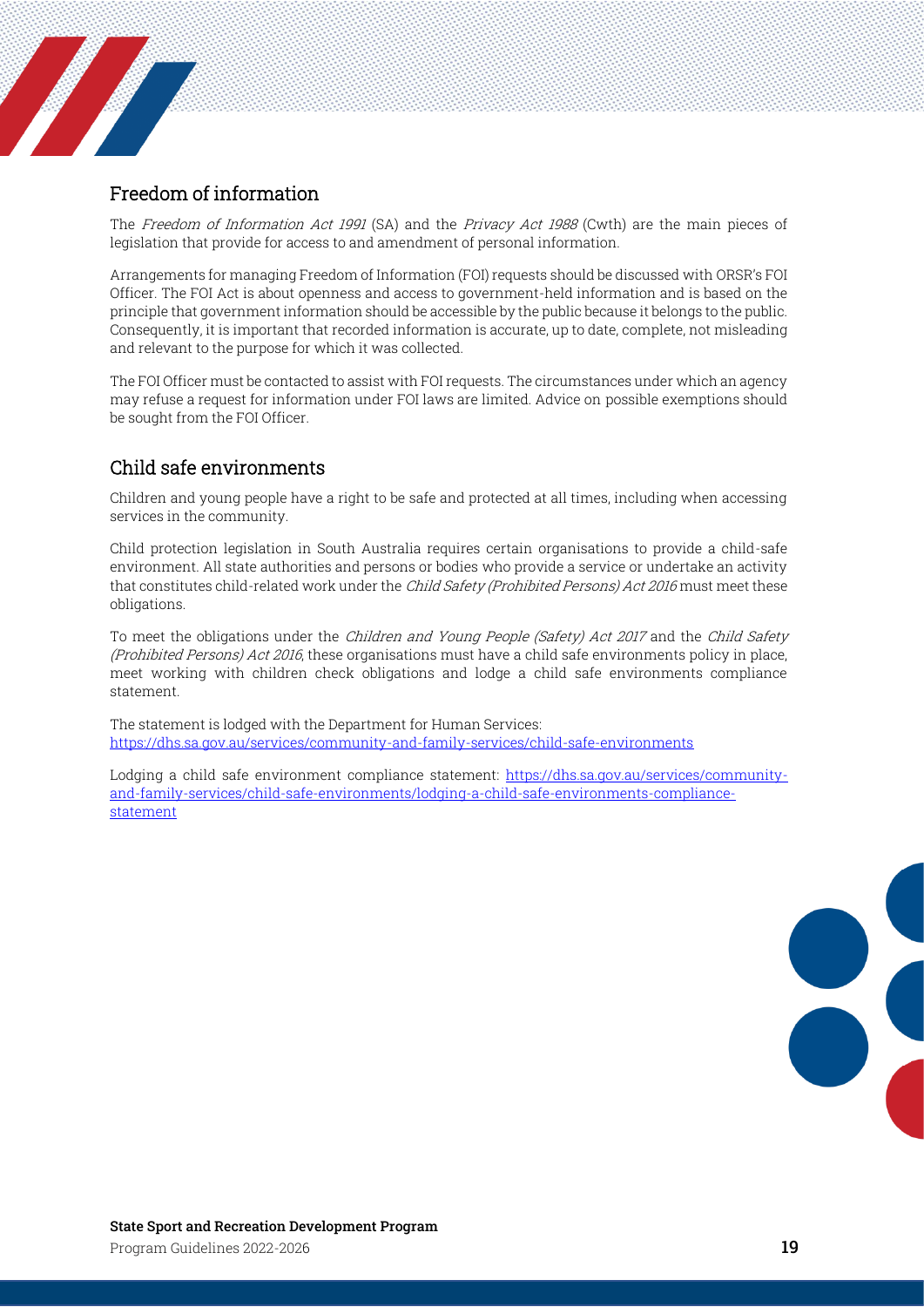

# <span id="page-19-0"></span>Definition of key terms

| Term                         | Definition                                                                                                                                                                                                                                                                   |
|------------------------------|------------------------------------------------------------------------------------------------------------------------------------------------------------------------------------------------------------------------------------------------------------------------------|
| Active Recreation            | Those engaged in for the purpose of relaxation, health and wellbeing<br>or enjoyment with the primary activity requiring physical exertion,<br>and the primary focus on human activity.                                                                                      |
| Annual financial<br>turnover | The total ordinary income that your organisation derives in the<br>income year in the course of running the business.                                                                                                                                                        |
| Applicant                    | The organisation that has submitted an application.                                                                                                                                                                                                                          |
| Application                  | The document that applicants use to apply for funding under the<br>Program.                                                                                                                                                                                                  |
| Funding Period               | The period of the grant agreement where spending on the approved<br>project and its outcomes can occur.                                                                                                                                                                      |
| Grantee                      | The recipient of a successful grant.                                                                                                                                                                                                                                         |
| Minister                     | The Minister for Recreation, Sport and Racing.                                                                                                                                                                                                                               |
| ORSR                         | Office for Recreation, Sport and Racing, agency of the Government of<br>South Australia.                                                                                                                                                                                     |
| Sport                        | A human activity involving physical exertion and skill as the primary<br>focus of the activity, with elements of competition where rules and<br>patterns of behaviour governing the activity exist formally through<br>organisations and is generally recognised as a sport. |